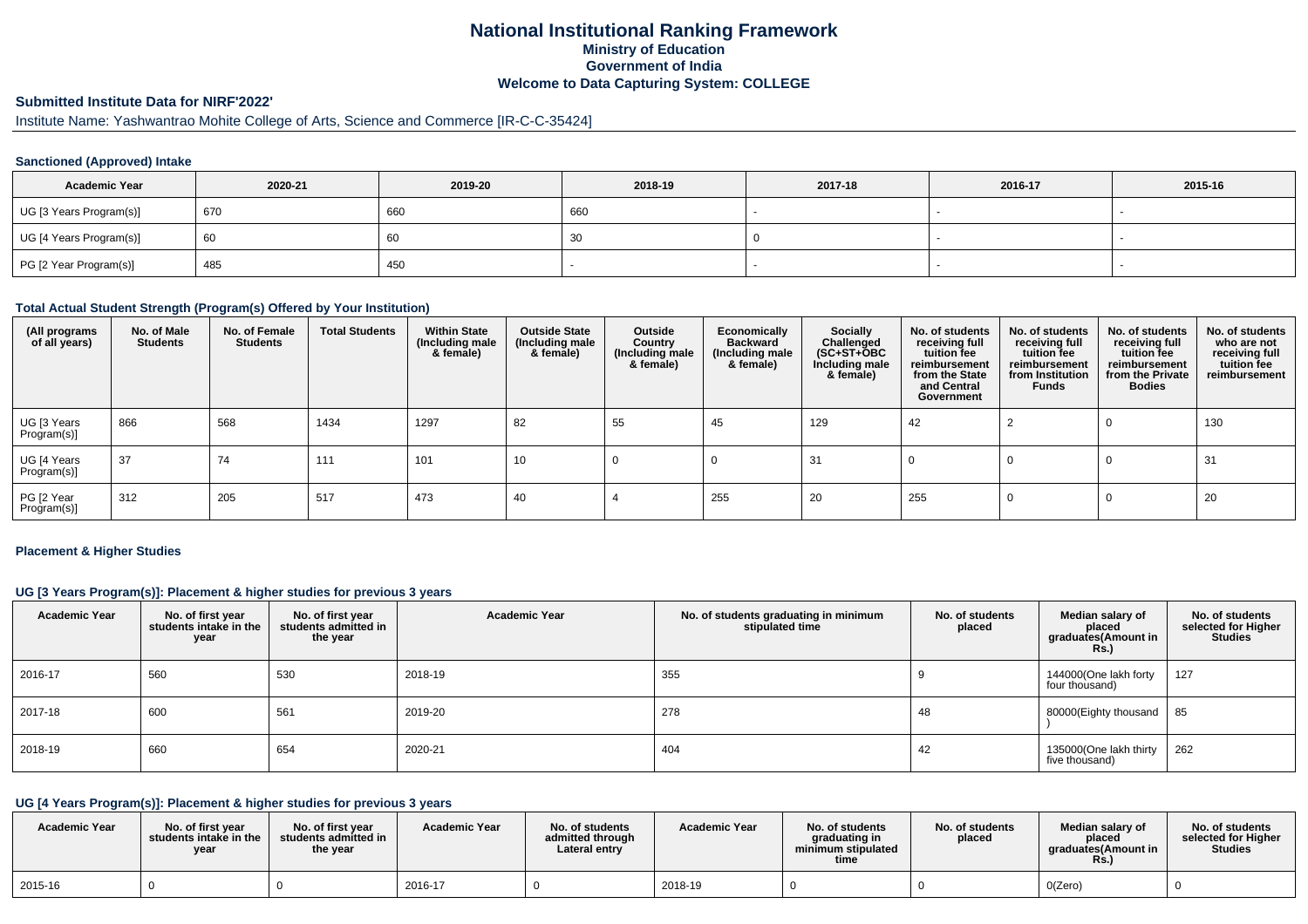| 2016-17 |  | 2017-18 | 2019-20 |  | 0(Zero) |  |
|---------|--|---------|---------|--|---------|--|
| 2017-18 |  | 2018-19 | 2020-21 |  | 0(Zero) |  |

### **PG [2 Years Program(s)]: Placement & higher studies for previous 3 years**

| <b>Academic Year</b> | No. of first year<br>students intake in the<br>year | No. of first year<br>students admitted in<br>the year | <b>Academic Year</b> | No. of students graduating in minimum<br>stipulated time | No. of students<br>placed | Median salary of<br>placed<br>graduates(Amount in<br><b>Rs.</b> ) | No. of students<br>selected for Higher<br><b>Studies</b> |
|----------------------|-----------------------------------------------------|-------------------------------------------------------|----------------------|----------------------------------------------------------|---------------------------|-------------------------------------------------------------------|----------------------------------------------------------|
| 2017-18              | 260                                                 | 178                                                   | 2018-19              | 129                                                      | 39                        | 198000(One lakh<br>ninety eight thousand)                         | $\overline{0}$                                           |
| 2018-19              | 450                                                 | 264                                                   | 2019-20              | 238                                                      | 88                        | 180000(One lakh<br>eighty thousand)                               | 2                                                        |
| 2019-20              | 450                                                 | 279                                                   | 2020-21              | 249                                                      | 95                        | 216000(Two lakh<br>sixteen thousand)                              | -5                                                       |

### **Financial Resources: Utilised Amount for the Capital expenditure for previous 3 years**

| <b>Academic Year</b>                                                                            | 2020-21                                                   |                                                                                                      | 2018-19                                                               |
|-------------------------------------------------------------------------------------------------|-----------------------------------------------------------|------------------------------------------------------------------------------------------------------|-----------------------------------------------------------------------|
|                                                                                                 | <b>Utilised Amount</b>                                    | <b>Utilised Amount</b>                                                                               | <b>Utilised Amount</b>                                                |
|                                                                                                 |                                                           | Annual Capital Expenditure on Academic Activities and Resources (excluding expenditure on buildings) |                                                                       |
| Library                                                                                         | 111511 (One lakh eleven thousand five hundred eleven)     | 27774 (Twenty seven thousand seven hundred and seventy<br>four)                                      | 289922 (Two lakh eighty nine thousand nine hundred and<br>twenty two) |
| New Equipment for Laboratories                                                                  | 215718 (Two lakh fifteen thousand seven hundred eighteen) | 2133876 (Twenty one lakh thirty three thousand eight hundred<br>and seventy six)                     | 4556640 (Forty five lakh fifty six thousand six hundred and<br>forty  |
| Other expenditure on creation of Capital Assets (excluding<br>expenditure on Land and Building) | 97916 (Ninety seven thousand nine hundred and sixteen)    | 997711 (Nine lakh ninety seven thousand seven hundred and<br>eleven)                                 | 701960 (Seven lakh one thousand nine hundred and sixty)               |

## **Financial Resources: Utilised Amount for the Operational expenditure for previous 3 years**

| <b>Academic Year</b>                                                                                                                                                                           | 2020-21                                                                                    |                                                                                     | 2018-19                                                                          |  |
|------------------------------------------------------------------------------------------------------------------------------------------------------------------------------------------------|--------------------------------------------------------------------------------------------|-------------------------------------------------------------------------------------|----------------------------------------------------------------------------------|--|
|                                                                                                                                                                                                | <b>Utilised Amount</b>                                                                     | <b>Utilised Amount</b>                                                              | <b>Utilised Amount</b>                                                           |  |
|                                                                                                                                                                                                |                                                                                            | <b>Annual Operational Expenditure</b>                                               |                                                                                  |  |
| Salaries (Teaching and Non Teaching staff)                                                                                                                                                     | 63469835 (Six crore thirty four lakh sixty nine thousand eight<br>hundred and thirty five) | 58626611 (Five crore eighty six lakh twenty six thousand six<br>hundred and eleven) | 96373048 (Nine crore sixty three lakh seventy three thousand<br>and forty eight) |  |
| Maintenance of Academic Infrastructure or consumables and<br>other running expenditures(excluding maintenance of hostels<br>and allied services, rent of the building, depreciation cost, etc) | 7684549 (Seventy six lakh eighty four thousand five hundred<br>and forty nine)             | 3837067 (Thirty eight lakh thirty seven thousand and sixty<br>seven)                | 6983372 (Sixty nine lakh eighty three thousand three hundred<br>and seventy two) |  |
| Seminars/Conferences/Workshops                                                                                                                                                                 | 59109 (Fifty nine thousand one hundred and nine)                                           | 152393 (One lakh fifty two thousand three hundred and ninety<br>three)              | 276635 (Two lakh seventy six thousand six hundred and thirty<br>five)            |  |

### **PCS Facilities: Facilities of physically challenged students**

| 1. Do your institution buildings have Lifts/Ramps?                                                                                                         | Yes, more than 60% of the buildings |
|------------------------------------------------------------------------------------------------------------------------------------------------------------|-------------------------------------|
| 2. Do your institution have provision for walking aids, including wheelchairs and transportation from one building to another for<br>handicapped students? | No                                  |
| 3. Do your institution buildings have specially designed toilets for handicapped students?                                                                 | Yes, more than 60% of the buildings |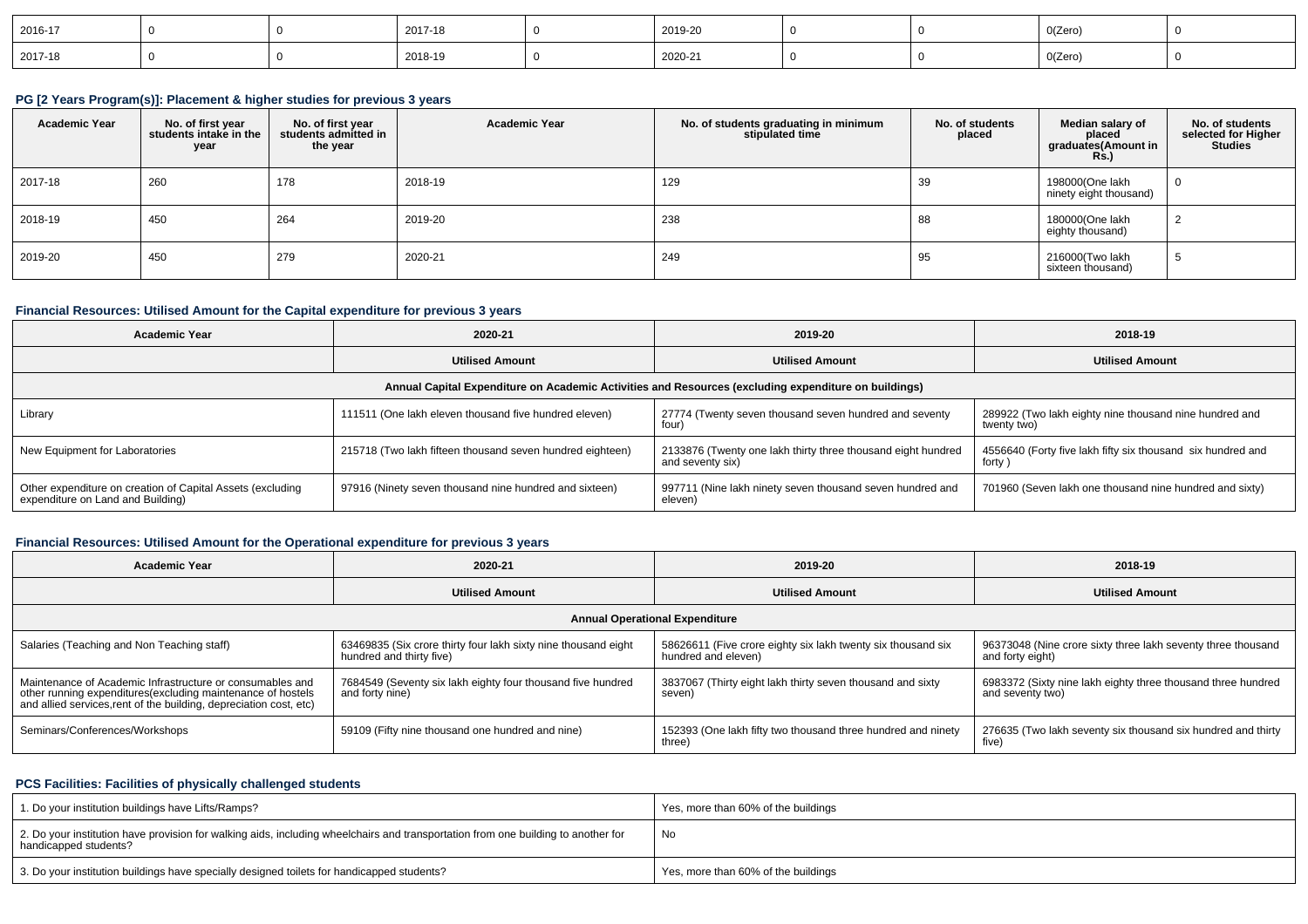### **Faculty Details**

| Srno           | Name                                | Age        | <b>Designation</b>         | Gender | Qualification    | <b>Experience (In</b><br>Months) | <b>Currently working</b><br>with institution? | <b>Joining Date</b> | <b>Leaving Date</b>      | <b>Association type</b> |
|----------------|-------------------------------------|------------|----------------------------|--------|------------------|----------------------------------|-----------------------------------------------|---------------------|--------------------------|-------------------------|
|                | Patil Prashant<br>Tryambak          | 36         | <b>Assistant Professor</b> | Male   | Ph.D             | 132                              | Yes                                           | 25-02-2020          | $\overline{\phantom{a}}$ | Regular                 |
| $\overline{2}$ | Jamdade Mohan<br>Laxman             | 48         | Other                      | Male   | Ph.D             | 17                               | Yes                                           | 03-03-2020          | $\overline{\phantom{a}}$ | Regular                 |
| 3              | Kumbhar Nana<br>Mininath            | 28         | <b>Assistant Professor</b> | Male   | <b>NET</b>       | 37                               | Yes                                           | 24-02-2020          | $\overline{\phantom{a}}$ | Regular                 |
| 4              | Jadhav Vilas<br>Baburao             | 59         | <b>Assistant Professor</b> | Male   | Ph.D             | 348                              | Yes                                           | 24-08-1992          | ⊷.                       | Regular                 |
| 5              | Gadale Sharda<br>Rajendra           | 47         | <b>Assistant Professor</b> | Female | Ph.D             | 191                              | Yes                                           | 22-03-2006          | --                       | Regular                 |
| 6              | Wadekar Mrudula<br>Prasad           | 49         | <b>Assistant Professor</b> | Female | Ph.D             | 169                              | Yes                                           | 07-07-2007          | $\overline{\phantom{a}}$ | Regular                 |
| $\overline{7}$ | Jagtap Suvarna<br>Ranjeet           | 46         | <b>Assistant Professor</b> | Female | Ph.D             | 271                              | Yes                                           | 13-07-1999          | $\overline{\phantom{a}}$ | Regular                 |
| 8              | Mohite Krishnat<br>Vitthal          | 59         | Associate Professor        | Male   | MSc(Statistics)  | 433                              | Yes                                           | 20-06-1985          | $\overline{\phantom{a}}$ | Regular                 |
| 9              | Shaikh Meharaj<br>Pasha             | 36         | <b>Assistant Professor</b> | Male   | M.A              | 114                              | Yes                                           | 25-07-2020          | $\overline{\phantom{a}}$ | Regular                 |
| 10             | Patil Shankar<br>Rajaram            | 60         | Professor                  | Male   | Ph.D             | 409                              | No                                            | 20-06-1987          | 31-05-2021               | Regular                 |
| 11             | <b>Ballal Bharat</b><br>Bajarang    | 51         | Associate Professor        | Male   | Ph.D             | 334                              | No                                            | 06-09-1993          | 03-08-2021               | Regular                 |
| 12             | Patil Sadashiv<br>Shashikant        | 41         | <b>Assistant Professor</b> | Male   | Ph.D             | 131                              | Yes                                           | 24-08-2010          | $\overline{\phantom{a}}$ | Regular                 |
| 13             | Bhapkar Yogita<br>Vishal            | 37         | <b>Assistant Professor</b> | Female | Ph.D             | 180                              | Yes                                           | 08-07-2006          | $\overline{\phantom{a}}$ | Regular                 |
| 14             | Kadam Abhaysing<br>Sharad           | 31         | <b>Assistant Professor</b> | Male   | Ph.D             | 60                               | No                                            | 21-02-2020          | 03-08-2021               | Regular                 |
| 15             | Patil Pratiksha<br>Balasaheb        | 27         | <b>Assistant Professor</b> | Female | MSc(Mathematics) | 61                               | Yes                                           | 20-06-2017          | ۰.                       | Regular                 |
| 16             | Deshmukh Harish<br>Pandharinath     | 68         | <b>Assistant Professor</b> | Male   | Ph.D             | 348                              | Yes                                           | 01-07-2015          | $\overline{\phantom{a}}$ | Regular                 |
| 17             | Rankhambe<br>Vivekanand<br>Arjunrao | 50         | Professor                  | Male   | Ph.D             | 337                              | Yes                                           | 15-07-1993          | $\overline{\phantom{a}}$ | Regular                 |
| 18             | Phad Dnyaneshwar<br>Vitthalrao      | 38         | Assistant Professor        | Male   | Ph.D             | 137                              | Yes                                           | 23-02-2010          |                          | Regular                 |
| 19             | Mane Vinod Hariram                  | 38         | Assistant Professor        | Male   | Ph.D             | 170                              | No                                            | 02-07-2007          | 26-08-2021               | Regular                 |
| $20\,$         | Ghadge Jayashri<br>Suryakant        | 40         | <b>Assistant Professor</b> | Female | <b>MCA</b>       | 181                              | Yes                                           | 26-07-2006          | --                       | Regular                 |
| 21             | Adsul Vaishali<br>Bhagwan           | ${\bf 44}$ | <b>Assistant Professor</b> | Female | Ph.D             | 212                              | Yes                                           | 13-12-2003          | н,                       | Regular                 |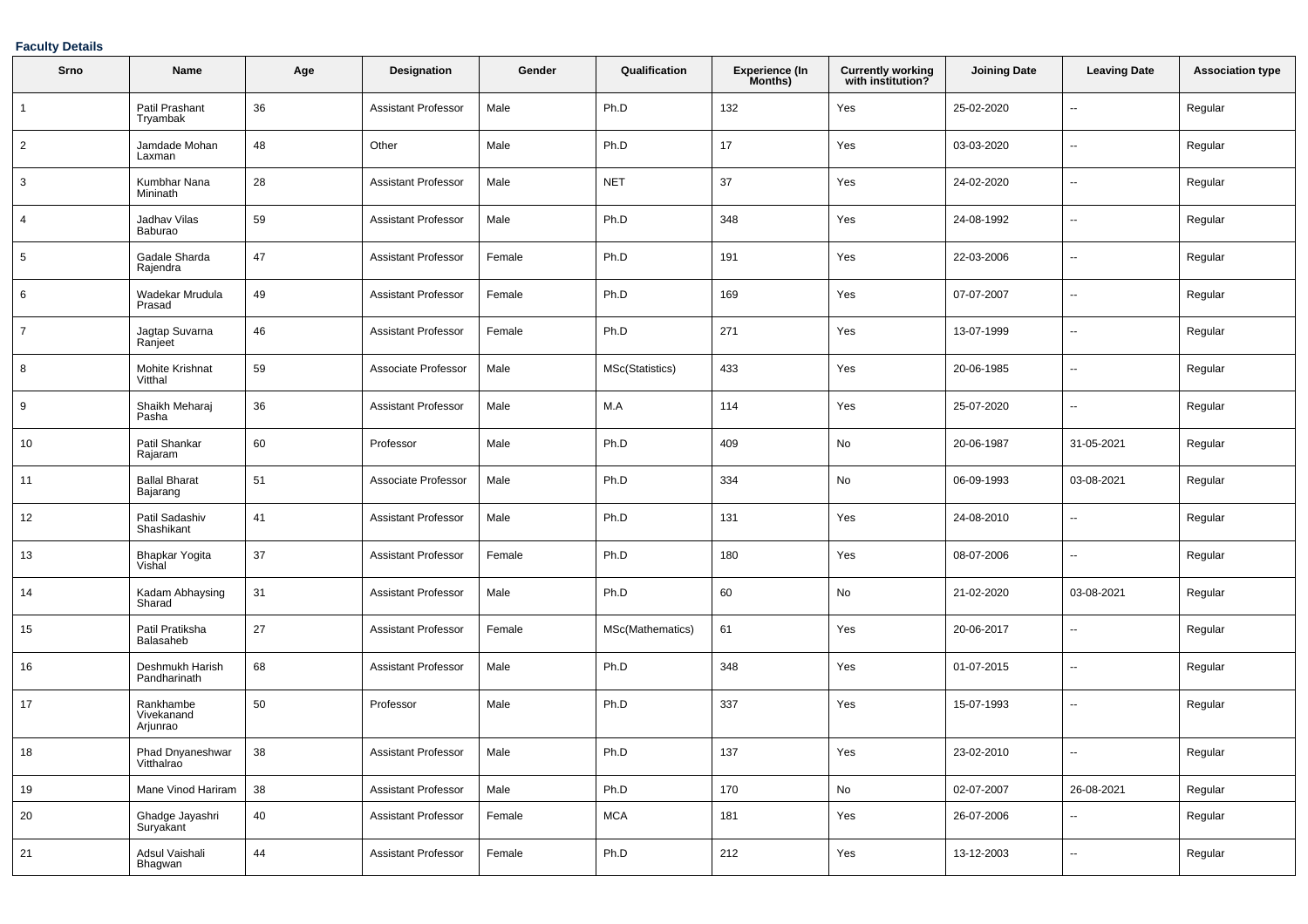| 22 | Kadam Vasudeo<br>Narayan         | 62 | <b>Assistant Professor</b> | Male   | M. Phil    | 418 | Yes | 25-07-2020 | $\sim$                   | Regular  |
|----|----------------------------------|----|----------------------------|--------|------------|-----|-----|------------|--------------------------|----------|
| 23 | Zirange Rajaram<br>Sitaram       | 52 | Professor                  | Male   | Ph.D       | 360 | Yes | 01-08-1991 | $\overline{\phantom{a}}$ | Regular  |
| 24 | Pawar Avinash<br>Bapusaheb       | 53 | Associate Professor        | Male   | Ph.D       | 312 | Yes | 01-08-1995 | $\sim$                   | Regular  |
| 25 | Pawar Sushama<br>Sunil           | 54 | <b>Assistant Professor</b> | Female | Ph.D       | 131 | Yes | 24-08-2010 | $\overline{\phantom{a}}$ | Regular  |
| 26 | Shukla Supriya<br>Shrikant       | 47 | <b>Assistant Professor</b> | Female | Ph.D       | 276 | Yes | 01-08-1998 | $\sim$                   | Regular  |
| 27 | Jape Anuradha Atul               | 50 | <b>Assistant Professor</b> | Female | Ph.D       | 204 | Yes | 12-06-2003 | ⊷.                       | Regular  |
| 28 | Kadam Pallavi<br>Parag           | 31 | <b>Assistant Professor</b> | Female | Ph.D       | 35  | Yes | 25-07-2020 | $\sim$                   | Regular  |
| 29 | Rathod Tanaji<br>Shivaji         | 27 | <b>Assistant Professor</b> | Male   | <b>SET</b> | 35  | Yes | 25-07-2020 | $\mathbf{u}$             | Regular  |
| 30 | Danane Rajesh<br>Dinkar          | 43 | <b>Assistant Professor</b> | Male   | Ph.D       | 120 | Yes | 25-07-2020 | $\mathbf{u}$             | Visiting |
| 31 | Karpe Smita Deepak               | 32 | <b>Assistant Professor</b> | Female | M. Phil    | 36  | No  | 25-07-2020 | 30-06-2021               | Regular  |
| 32 | <b>Bhute Tanishqua</b><br>Rohit  | 39 | <b>Assistant Professor</b> | Female | M.Sc.      | 60  | Yes | 25-07-2020 | --                       | Visiting |
| 33 | Shaikh Kasif<br>Mohamad Rafique  | 27 | <b>Assistant Professor</b> | Male   | <b>SET</b> | 36  | No  | 25-07-2020 | 30-06-2021               | Regular  |
| 34 | Sangle Shivanand<br>Vithhal      | 38 | <b>Assistant Professor</b> | Male   | <b>NET</b> | 48  | No  | 25-07-2020 | 30-06-2021               | Regular  |
| 35 | Kanitkar Suruchi<br>Vinit        | 37 | <b>Assistant Professor</b> | Female | M.Sc.      | 150 | Yes | 25-07-2020 | $\overline{\phantom{a}}$ | Regular  |
| 36 | Walujkar Madhura<br>Sanjay       | 40 | <b>Assistant Professor</b> | Female | M. Phil    | 156 | Yes | 25-07-2020 | $\overline{\phantom{a}}$ | Visiting |
| 37 | Pawar Sunil<br>Ganpatrao         | 56 | Professor                  | Male   | Ph.D       | 371 | Yes | 01-09-1990 | $\overline{\phantom{a}}$ | Regular  |
| 38 | Sapre Vaijayanti<br>Rajiv        | 60 | <b>Assistant Professor</b> | Female | Ph.D       | 360 | Yes | 25-07-2020 | $\overline{\phantom{a}}$ | Regular  |
| 39 | Chavan Ranjana<br>Shirish        | 53 | Associate Professor        | Female | M.Sc.      | 360 | Yes | 01-07-1991 | $\overline{\phantom{a}}$ | Regular  |
| 40 | Desle Mayuri<br>Moreshwar        | 29 | <b>Assistant Professor</b> | Female | <b>NET</b> | 37  | Yes | 24-02-2020 | $\overline{\phantom{a}}$ | Regular  |
| 41 | Gaikwad Preetam<br>Santrao       | 31 | Assistant Professor        | Female | Ph.D       | 48  | Yes | 25-07-2020 | $\overline{\phantom{a}}$ | Visiting |
| 42 | Mohite Suhas<br>Shamrao          | 44 | <b>Assistant Professor</b> | Male   | Ph.D       | 226 | Yes | 21-02-2020 | $\sim$                   | Regular  |
| 43 | Nimbalkar Anamitra<br>Annasaheb  | 41 | <b>Assistant Professor</b> | Female | <b>NET</b> | 204 | No  | 25-07-2020 | 30-06-2021               | Visiting |
| 44 | <b>Bhoskar Deepali</b><br>Nikhil | 44 | <b>Assistant Professor</b> | Female | M. Phil    | 252 | Yes | 25-07-2020 | $\sim$                   | Visiting |
| 45 | Kokane Sanavi<br>Omkar           | 33 | <b>Assistant Professor</b> | Female | <b>MCA</b> | 84  | Yes | 25-07-2020 | $\overline{\phantom{a}}$ | Visiting |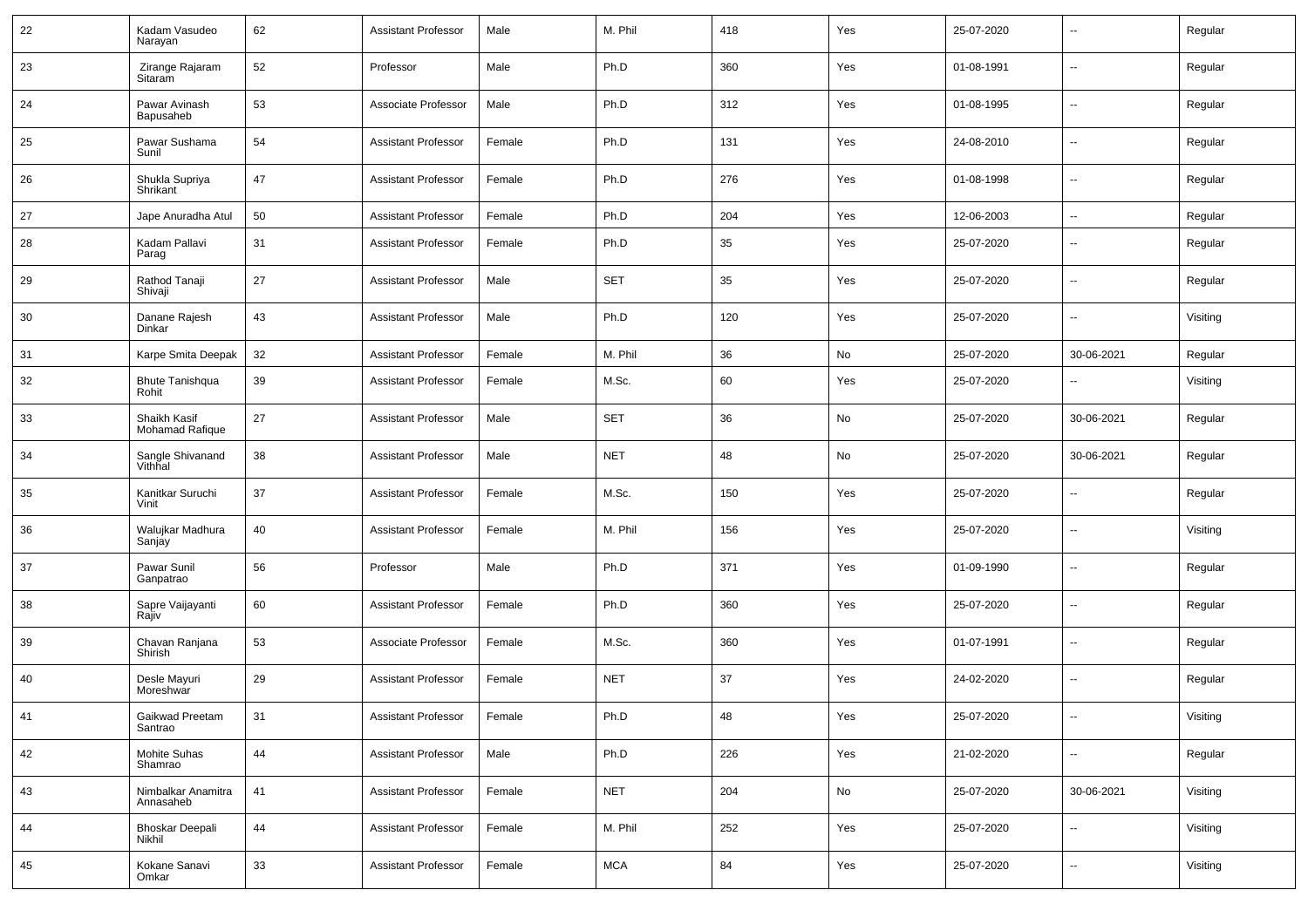| 46 | Gadikar Gayatri<br>Umesh                              | 44 | Assistant Professor        | Female | M.C.M.                       | 120 | Yes | 25-07-2020 | --                       | Visiting |
|----|-------------------------------------------------------|----|----------------------------|--------|------------------------------|-----|-----|------------|--------------------------|----------|
| 47 | Gurav Onkar Bharat                                    | 29 | <b>Assistant Professor</b> | Male   | Ph.D                         | 22  | Yes | 26-02-2020 | $\sim$                   | Regular  |
| 48 | SURYAWANSHI<br>PATIL RANI<br>NANASAHEB                | 36 | <b>Assistant Professor</b> | Female | Ph.D                         | 60  | Yes | 25-07-2020 | --                       | Visiting |
| 49 | Salunkhe Akshada<br>Uttam                             | 25 | <b>Assistant Professor</b> | Female | M.COM                        | 24  | No  | 25-07-2020 | 30-06-2021               | Visiting |
| 50 | Patankar Sanjay<br>Vasant                             | 63 | <b>Assistant Professor</b> | Male   | Ph.D                         | 468 | No  | 25-07-2020 | 30-06-2021               | Regular  |
| 51 | Chinchwade Deepali<br>Keshav                          | 48 | <b>Assistant Professor</b> | Female | M.COM                        | 204 | No  | 25-07-2020 | 30-06-2021               | Regular  |
| 52 | Sathe Sarangdhar<br>Anant                             | 57 | Associate Professor        | Male   | M.A                          | 350 | Yes | 10-06-2009 | $\overline{\phantom{a}}$ | Regular  |
| 53 | Kaslikar Pravin<br>Vivek                              | 37 | <b>Assistant Professor</b> | Male   | M.A                          | 149 | Yes | 01-08-2012 | $\sim$                   | Regular  |
| 54 | Devika P Borthakur                                    | 43 | <b>Assistant Professor</b> | Female | Ph.D                         | 240 | Yes | 08-06-2017 | $\overline{\phantom{a}}$ | Regular  |
| 55 | Pote Milind Anant                                     | 52 | <b>Assistant Professor</b> | Male   | M.A                          | 373 | Yes | 01-09-2020 | --                       | Visiting |
| 56 | Malkar Anjali Yamaji                                  | 53 | <b>Assistant Professor</b> | Female | <b>NET</b>                   | 280 | Yes | 01-09-2020 | $\overline{a}$           | Visiting |
| 57 | Barve Prajakta<br>Aditya                              | 40 | <b>Assistant Professor</b> | Female | M.A                          | 41  | Yes | 01-09-2020 | --                       | Visiting |
| 58 | Soman Abha Sujeet                                     | 37 | <b>Assistant Professor</b> | Female | M.A                          | 54  | Yes | 01-09-2020 | $\overline{\phantom{a}}$ | Visiting |
| 59 | Apte Madhuri                                          | 42 | <b>Assistant Professor</b> | Female | Ph.D                         | 72  | Yes | 01-09-2020 | --                       | Visiting |
| 60 | Sathe Priyal Anant                                    | 37 | <b>Assistant Professor</b> | Female | Ph.D                         | 135 | Yes | 01-09-2020 | $\sim$                   | Visiting |
| 61 | Kashalkar Vikas<br>Nagesh                             | 71 | <b>Assistant Professor</b> | Male   | Vishistacharya               | 485 | Yes | 01-09-2020 | $\sim$                   | Visiting |
| 62 | Nirgun Suhas                                          | 58 | <b>Assistant Professor</b> | Male   | M.A                          | 432 | Yes | 10-08-2020 | $\overline{\phantom{a}}$ | Visiting |
| 63 | Dhane Amit                                            | 32 | <b>Assistant Professor</b> | Male   | <b>BFA</b>                   | 120 | Yes | 10-08-2020 | --                       | Visiting |
| 64 | Shende Pranali<br>Ameya                               | 35 | <b>Assistant Professor</b> | Female | MFA: Masters of<br>Fine Arts | 132 | Yes | 10-08-2020 | --                       | Visiting |
| 65 | Chaure Ram                                            | 37 | <b>Assistant Professor</b> | Male   | MFA: Masters of<br>Fine Arts | 60  | Yes | 10-08-2020 | Ξ.                       | Visiting |
| 66 | Bangale Indrajeet                                     | 31 | <b>Assistant Professor</b> | Male   | MFA: Masters of<br>Fine Arts | 72  | No  | 10-08-2020 | 30-06-2021               | Visiting |
| 67 | Tambe Mangesh<br>Madan                                | 40 | <b>Assistant Professor</b> | Male   | MFA: Masters of<br>Fine Arts | 228 | Yes | 10-08-2020 | Ξ.                       | Visiting |
| 68 | Nirmala R<br>Deshpande                                | 78 | <b>Assistant Professor</b> | Female | Ph.D                         | 500 | Yes | 25-07-2020 | Ξ.                       | Regular  |
| 69 | Shete Akshay Manik                                    | 28 | <b>Assistant Professor</b> | Male   | M.Sc.                        | 34  | No  | 25-07-2020 | 30-06-2021               | Regular  |
| 70 | NIMBALKAR<br>VARSHA<br>VILASRAO                       | 34 | <b>Assistant Professor</b> | Female | Ph.D                         | 34  | No  | 25-07-2020 | 30-06-2021               | Regular  |
| 71 | <b>BODHANKAR</b><br><b>MUKUND</b><br><b>GOVINDRAO</b> | 65 | <b>Assistant Professor</b> | Male   | Ph.D                         | 432 | No  | 25-07-2020 | 30-06-2021               | Regular  |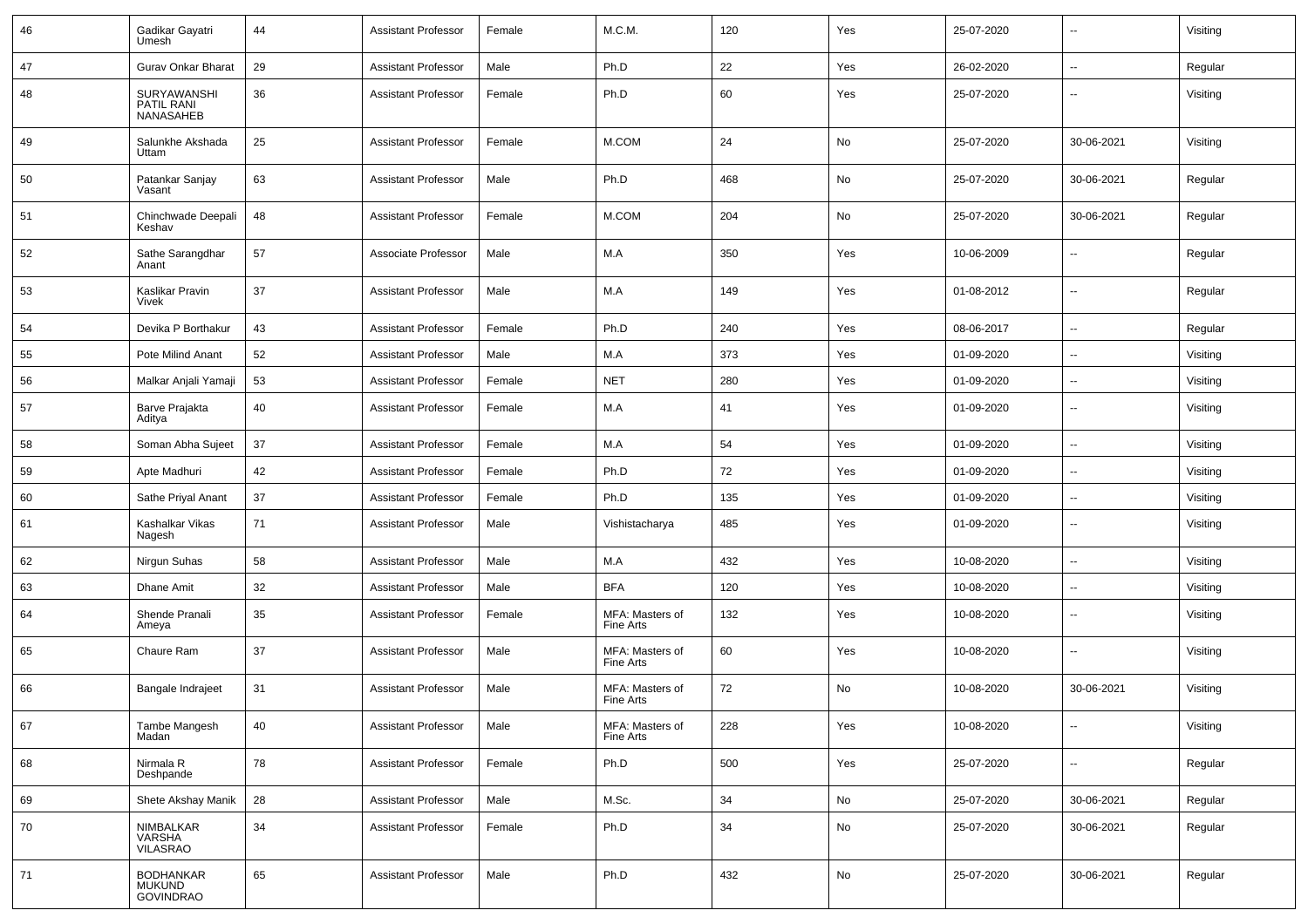| 72 | <b>GHODKE</b><br><b>BHAGYASHREE</b><br>PRAKASH | 27 | <b>Assistant Professor</b> | Female | M.Sc.                        | 24  | No  | 25-07-2020 | 30-06-2021               | Regular  |
|----|------------------------------------------------|----|----------------------------|--------|------------------------------|-----|-----|------------|--------------------------|----------|
| 73 | PATIL PITAMBAR<br><b>FAKIRA</b>                | 78 | <b>Assistant Professor</b> | Male   | Ph.D                         | 540 | Yes | 25-07-2020 | $\overline{\phantom{a}}$ | Regular  |
| 74 | SALUNKHE VILAS<br><b>GOPAL</b>                 | 80 | <b>Assistant Professor</b> | Male   | Ph.D                         | 552 | Yes | 25-07-2020 | --                       | Regular  |
| 75 | POKHALEKAR<br>DEEPASHREE<br><b>DEVENDRA</b>    | 46 | <b>Assistant Professor</b> | Female | MSc(IT)                      | 156 | Yes | 25-07-2020 | --                       | Visiting |
| 76 | PATIL AMOL<br><b>MOHAN</b>                     | 31 | <b>Assistant Professor</b> | Male   | Ph.D                         | 36  | Yes | 25-07-2020 | $\sim$                   | Visiting |
| 77 | CHAVAN ROHIDAS<br><b>PANDIT</b>                | 26 | <b>Assistant Professor</b> | Male   | <b>SET</b>                   | 24  | No  | 25-07-2020 | 30-06-2021               | Visiting |
| 78 | PATWARDHAN<br><b>ARUNDHATI</b>                 | 45 | <b>Assistant Professor</b> | Female | M.A                          | 120 | Yes | 01-09-2020 | $\overline{\phantom{a}}$ | Visiting |
| 79 | <b>Pulliwar Ravikant</b><br>Kalyani            | 36 | <b>Assistant Professor</b> | Female | M.A                          | 30  | Yes | 01-09-2020 | $\overline{\phantom{a}}$ | Visiting |
| 80 | Kulkarni Swaradha                              | 39 | <b>Assistant Professor</b> | Female | <b>NET</b>                   | 96  | Yes | 01-09-2020 | $\overline{\phantom{a}}$ | Visiting |
| 81 | Mahajan Smita                                  | 57 | <b>Assistant Professor</b> | Female | M.A                          | 96  | Yes | 01-09-2020 | --                       | Visiting |
| 82 | Deshpande Sunil                                | 53 | <b>Assistant Professor</b> | Male   | <b>BFA</b>                   | 264 | Yes | 10-08-2020 | н.                       | Visiting |
| 83 | Udupi Babu<br>Laxminarayan                     | 69 | <b>Assistant Professor</b> | Male   | <b>BFA</b>                   | 588 | Yes | 10-08-2020 | --                       | Visiting |
| 84 | Ghole Parul Vijayrao                           | 43 | <b>Assistant Professor</b> | Female | MFA: Masters of<br>Fine Arts | 96  | Yes | 10-08-2020 | --                       | Visiting |
| 85 | Gole Rahul                                     | 44 | <b>Assistant Professor</b> | Male   | <b>BFA</b>                   | 240 | Yes | 10-08-2020 | $\overline{\phantom{a}}$ | Visiting |
| 86 | Verulkar Nirzara                               | 34 | <b>Assistant Professor</b> | Female | Master of Design             | 120 | Yes | 10-08-2020 | --                       | Visiting |
| 87 | Riswadkar Pramod                               | 50 | <b>Assistant Professor</b> | Male   | Master of Design             | 300 | Yes | 10-08-2020 | н.                       | Visiting |
| 88 | Joshi Prakash<br>Balkrishna                    | 60 | <b>Assistant Professor</b> | Male   | <b>BFA</b>                   | 420 | Yes | 10-08-2020 | $\overline{\phantom{a}}$ | Visiting |
| 89 | Rane Duduskar<br>Purva                         | 38 | <b>Assistant Professor</b> | Female | M.A                          | 108 | Yes | 10-08-2020 | ⊷.                       | Visiting |
| 90 | <b>Bhamkar Sandeep</b>                         | 33 | <b>Assistant Professor</b> | Female | MFA: Masters of<br>Fine Arts | 120 | Yes | 10-08-2020 | $\overline{\phantom{a}}$ | Visiting |
| 91 | Adhav Siddhi<br>Pradeep                        | 29 | <b>Assistant Professor</b> | Female | M.Sc.                        | 60  | Yes | 10-08-2020 | ⊷.                       | Visiting |
| 92 | Patil Radhakrishna                             | 65 | <b>Assistant Professor</b> | Male   | <b>BFA</b>                   | 504 | Yes | 10-08-2020 | Ξ.                       | Visiting |
| 93 | Damle Sayali                                   | 34 | <b>Assistant Professor</b> | Female | Master of Design             | 144 | Yes | 10-08-2020 | $\overline{\phantom{a}}$ | Visiting |
| 94 | Patil Avanti                                   | 28 | <b>Assistant Professor</b> | Female | Master of Design             | 96  | Yes | 10-08-2020 | н,                       | Visiting |
| 95 | Deshpande Anuprita<br>Prashant                 | 28 | <b>Assistant Professor</b> | Female | Master of Design             | 96  | Yes | 10-08-2020 | $\overline{\phantom{a}}$ | Visiting |
| 96 | Meshram Pallavi                                | 45 | <b>Assistant Professor</b> | Female | Ph.D                         | 216 | Yes | 10-08-2020 | Ξ.                       | Visiting |
| 97 | Pachpore Poorva                                | 36 | <b>Assistant Professor</b> | Female | MBA                          | 144 | Yes | 25-07-2020 | $\overline{\phantom{a}}$ | Visiting |